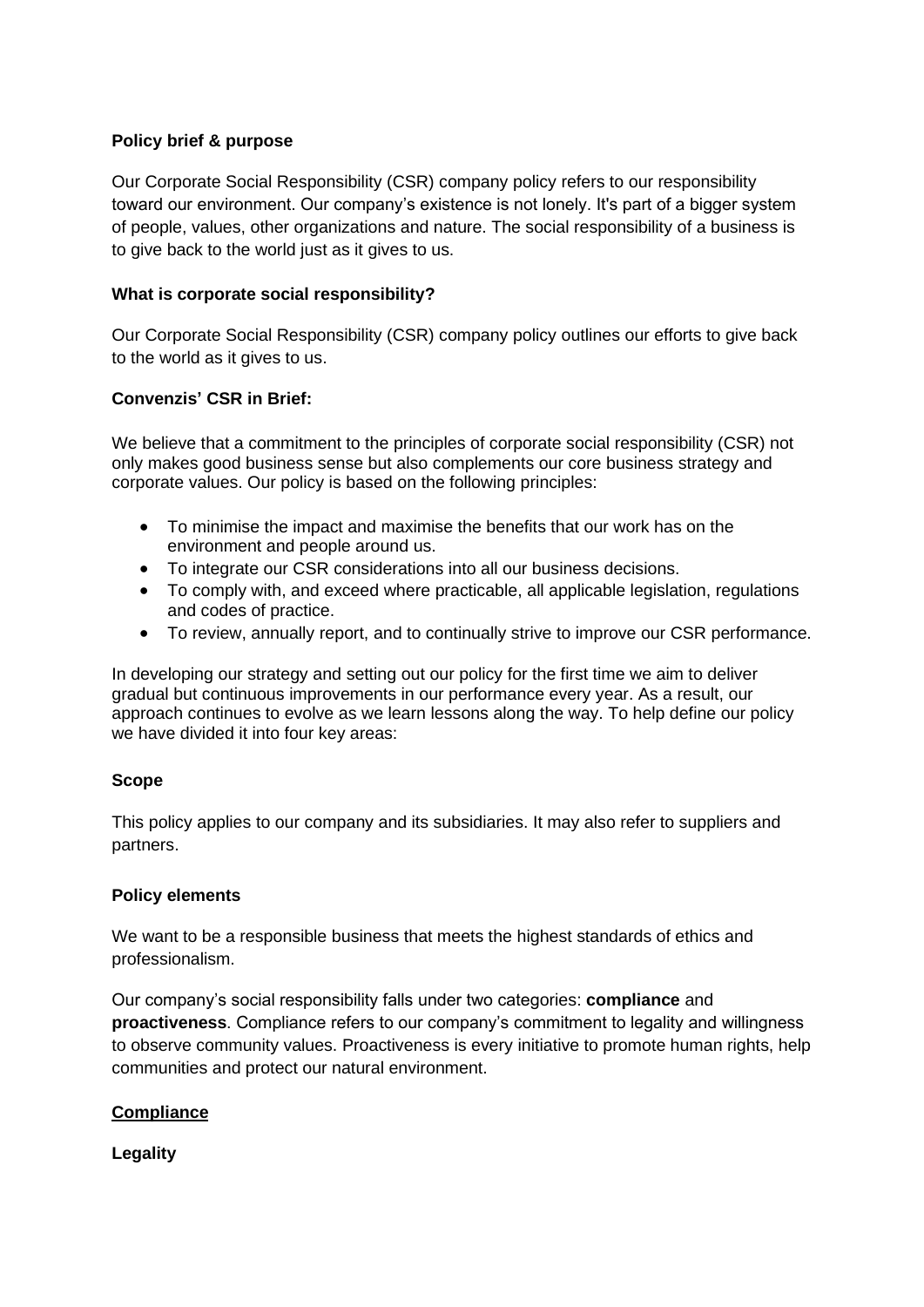Our company will:

- Respect the law
- Honor its internal policies
- Ensure that all its business operations are legitimate
- Keep every partnership and collaboration open and transparent

## **Business ethics**

We'll always conduct business with integrity and respect to human rights. We'll promote:

- Safety and fair dealing
- Respect toward the consumer
- Anti-bribery and anti-corruption practices

## **Examples of Corporate Social Responsibility**

### **Protecting the environment**

Our company recognizes the need to protect the natural environment. Keeping our environment clean and unpolluted is a benefit to all. We will always follow best practices when disposing garbage and using chemical substances. Stewardship will also play an important role.

## **Protecting people**

We will ensure that we:

- Do not risk the health and safety of our employees and community.
- Avoid harming the lives of local and indigenous people.
- Support diversity and inclusion.

### **Human rights**

Our company is dedicated to protecting human rights. We are a committed equal opportunity employer and will abide by all fair labor practices. We'll ensure that our activities do not directly or indirectly violate human rights in any country (e.g. forced labor).

### **Proactiveness**

### **Donations and aid**

Our company may preserve a budget to make monetary donations. These donations will aim to:

- Advance the arts, education, support, charities, NfPs, and community events.
- Alleviate difficulties for those in need

### **Volunteering**